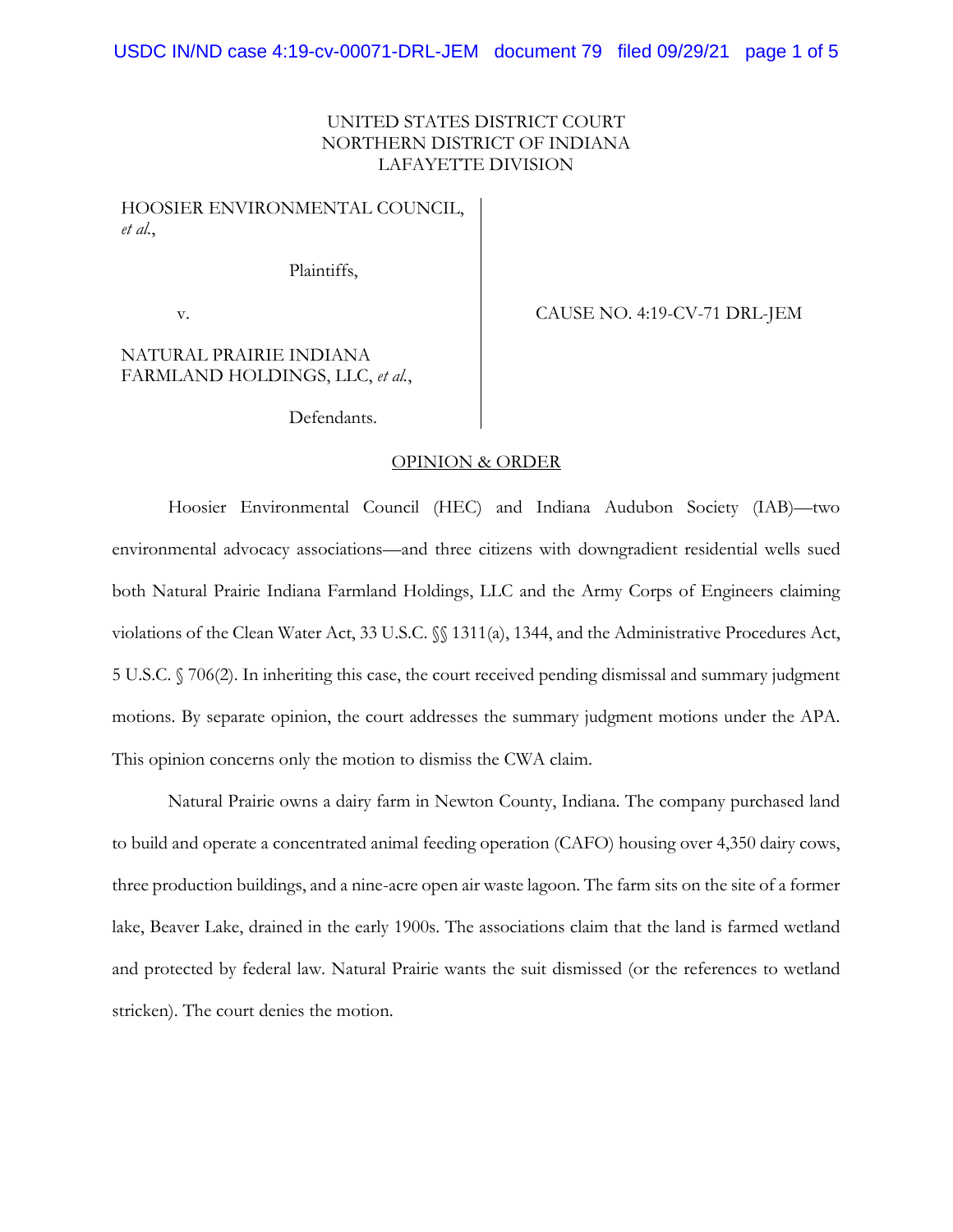#### DISCUSSION

Natural Prairie seeks to dismiss the complaint because it says no wetlands exist at the site. The company claims the use of "farmed wetland," as defined in 7 C.F.R. § 12.2, comes from the Food Security Act of 1985 and remains inapplicable to a CWA claim. The associations counter that the Corps defines farmed wetlands by reference to the Food Security Act. Both argue then whether the complaint plausibly adumbrates a CWA claim.

In reviewing a motion to dismiss under Federal Rule of Civil Procedure 12(b)(6), the court accepts all well-pleaded factual allegations as true and draws all reasonable inferences in the plaintiff's favor. *Reynolds v. CB Sports Bar, Inc.,* 623 F.3d 1143, 1146 (7th Cir. 2010). To proceed beyond the pleading stage, a complaint must contain sufficient factual matter to "state a claim that is plausible on its face." *Bell Atlantic Corp. v. Twombly*, 550 U.S. 544, 570 (2007). "A claim has facial plausibility when the pleaded factual content allows the court to draw the reasonable inference that the defendant is liable for the misconduct alleged." *Ashcroft v. Iqbal*, 556 U.S. 662, 678 (2009). Evaluating whether a claim is plausible enough to survive a motion to dismiss is "a context-specific task that requires the reviewing court to draw on its judicial experience and common sense." *McCauley v. City of Chi.*, 671 F.3d 611, 616 (7th Cir. 2011) (quoting *Iqbal*, 556 U.S. at 679).

Congress passed the CWA "to restore and maintain the chemical, physical, and biological integrity of the Nation's waters." 33 U.S.C. § 1251(a); *see also Orchard Hill Bldg. Co. v. U.S. Army Corps of Eng'rs*, 893 F.3d 1017, 1020 (7th Cir. 2018). The CWA prohibits the discharge of any pollutant, except in express circumstances. 33 U.S.C. § 1311(a). The CWA requires a permit "for the discharge of dredged or fill material" into waters of the United States. 33 U.S.C. § 1344(a); *see Rapanos v. United States*, 547 U.S. 715, 723 (2006) (defining such material as "solids that do not readily wash downstream"). These waters include "wetlands adjacent to U.S. waters." 33 C.F.R. § 328.3 (1993).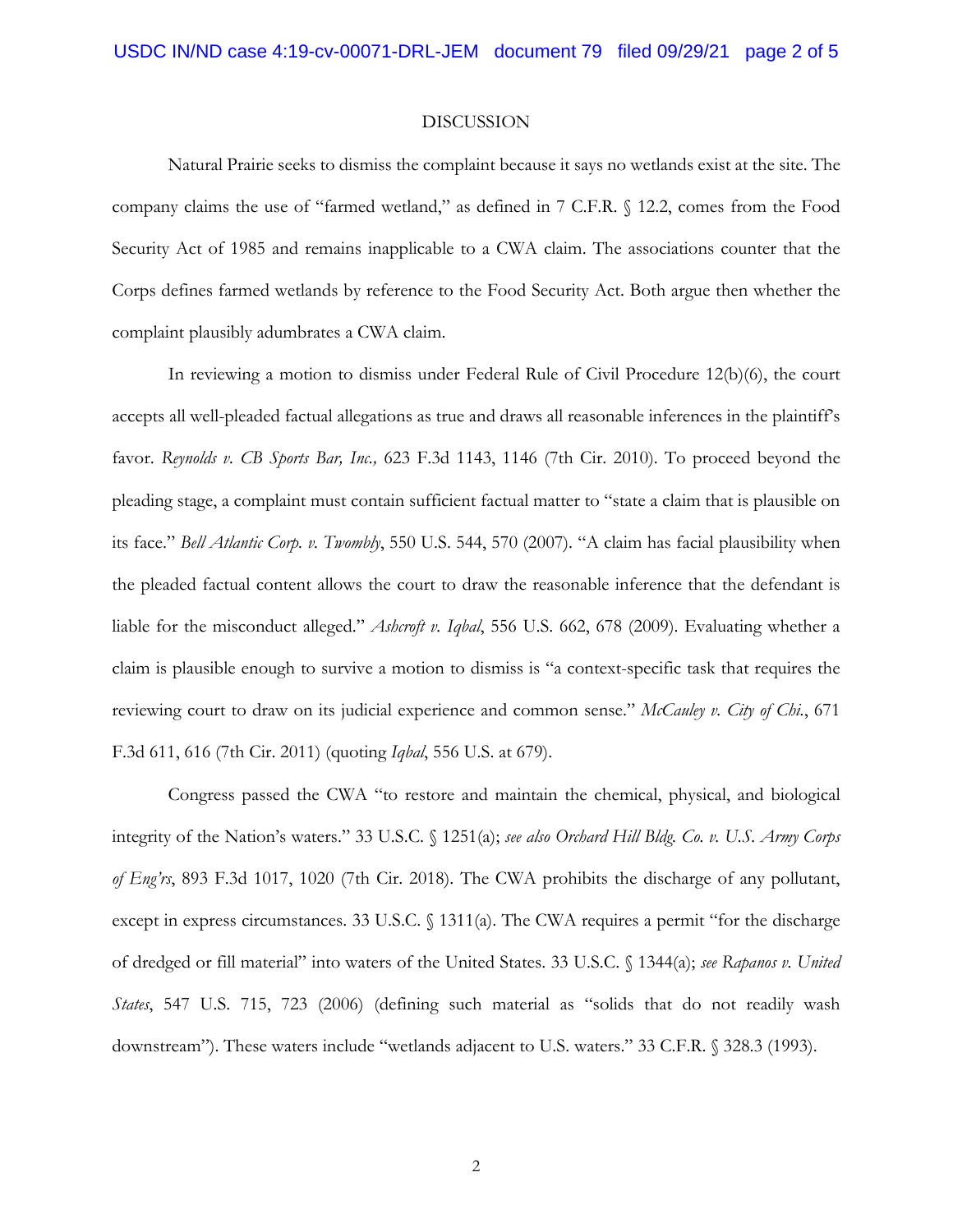## USDC IN/ND case 4:19-cv-00071-DRL-JEM document 79 filed 09/29/21 page 3 of 5

There is a difference between "farmed wetlands" and "prior converted cropland." The second is exempt from regulation under the CWA because the land has been so modified and degraded by farming activity that it no longer exhibits its natural hydrology or vegetation. *See* 7 C.F.R. § 12.2(4) (under "wetland"); United States Army Corps of Eng'rs, *Corps of Engineers Wetlands Delineation Manual* (1987) [R. 105].<sup>1</sup> Farmed wetlands aren't exempt—save for that measure of wetlands that were transformed into dry land for various purposes before the CWA's permitting provisions became effective. *See* 7 C.F.R. § 12.2 (under "wetland determination"); *Boucher v. United States Dept. of Ag.*, 934 F.3d 530, 534 (2019) (distinguishing converted wetland). The associations in part claim that the farm is a "wetland" that requires a dredge and fill permit under the CWA.

Natural Prairie argues that the associations plead the farm's history in a way that establishes that, for the past century, it has been converted and used as cropland. Natural Prairie thus maintains that this suit cannot proceed because prior converted cropland isn't covered by the CWA. In making its pitch, the company says the associations improperly coopt the definition of "farmed wetland" under the Food Security Act of 1985.

On this last point, the company errs. A 1993 amendment to CWA regulations adopts this definition of "farmed wetland." *See* Clean Water Act Regulatory Programs (Final Rule), 58 Fed. Reg. 45,008, 45,031-45,034 (Aug. 25, 1993). Natural Prairie seems to recognize this error in reply and pivots to utilize the definition from 7 C.F.R. § 12.2 to argue the complaint's insufficiency.

A refocused Natural Prairie parses the complaint too thinly. A "wetland" predominantly has hydric soils, *see* 7 C.F.R. § 12.2(a); *see also Wetlands Delineation Manual* [R. 124-25]—a fact that the associations plausibly allege in their complaint based on soil testing [ECF 1 ¶ 74]. A "wetland" must also be "inundated or saturated by surface or groundwater at a frequency and duration sufficient to

<sup>1</sup> This manual, referenced specifically in the complaint, may be considered on this motion to dismiss. *See* Fed. R. Civ. P. 10(c); *Geinosky v. City of Chic.*, 675 F.3d 743, 745 n.1 (7th Cir. 2012).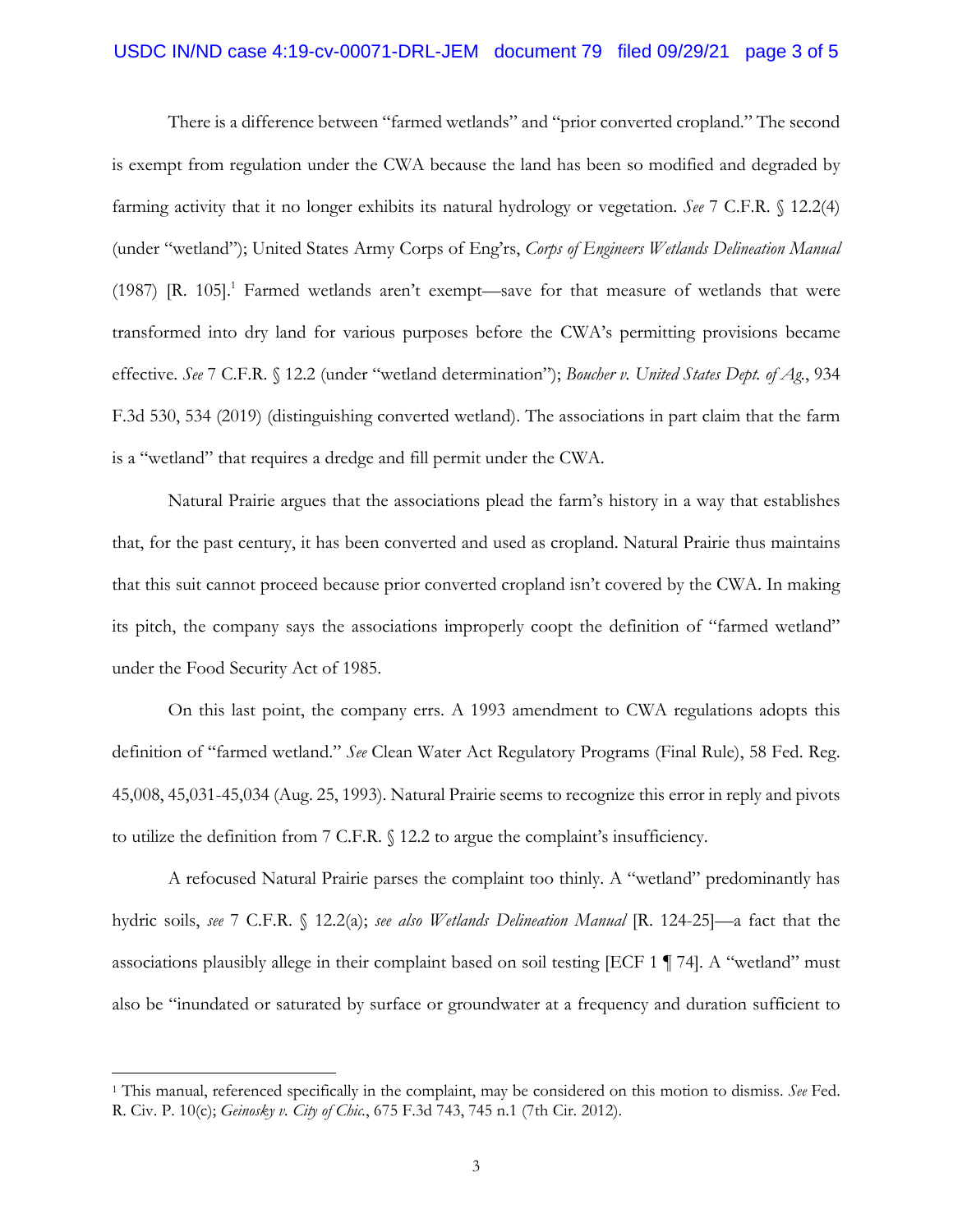support a prevalence of hydrophytic vegetation typically adapted for life in saturated soil conditions," 33 C.F.R. § 328.3(b) (1993); 7 C.F.R. § 12.2(a)—likewise a fact that the associations plausibly allege based on the site's "high water table" and "frequent ponding and flooding" [ECF 1 ¶¶ 73, 77; *see also* ¶ 107]. A "wetland" must also, under normal circumstances, support a prevalence of hydrophytic vegetation, *see* 7 C.F.R. § 12.2(a)—and again the complaint alleges that, based on all natural conditions and indicators, hydrophytic plants would return if cropping ceased [ECF 1 ¶ 77].

The complaint goes on to allege specific facts vis-à-vis the definition of "farmed wetland." *See* 7 C.F.R. § 12.2(a)(4) (under "wetland determination"). For instance, the associations plead that "hydrological and soil conditions" at the farm "confirm[] the presence of jurisdictional wetlands and farmed wetlands" [ECF 1 ¶ 11]. They allege that the site "has areas that are inundated for at least 15 consecutive days or 10 [percent] of the time during the growing season" [ECF 1 ¶ 76]—one of the hydrologic criteria under the regulatory definition. In addition to saturation, the primary wetland hydrology indicator, they also allege the existence of seasonally inundated hydric soils [ECF 1 ¶ 74], a high water table perched at or near the surface [ECF ¶ 73], and topographical maps indicating a low elevation [ECF 1 ¶ 75], all factors supporting the specific allegation of inundation. *See* 7 C.F.R. §§ 12.2(a)(4)(i)(A)-(B); United States Department of Agriculture Indiana Natural Resources Conservation Service, *Guidance for Indiana Wetland Determinations, Including the Use of Offsite Methods* 6 & 12 (incorporating the Corps' 1987 Wetland Manual by reference and its methodology), 16-17 (wetland indicators include soil surveys, surface water levels, saturated conditions, and elevation assessments), 19-25 (direct observation of wetland hydrology is demonstrated by "the presence of groundwater or perched water at or near the surface of the soil profile within a depth of 12 inches from the soil surface during any time in the growing season") (2018); *see also Wetlands Delineation Manual* [R. 144-149] (elevation, water table height, soil makeup, and soil saturation all influence wetland hydrology).